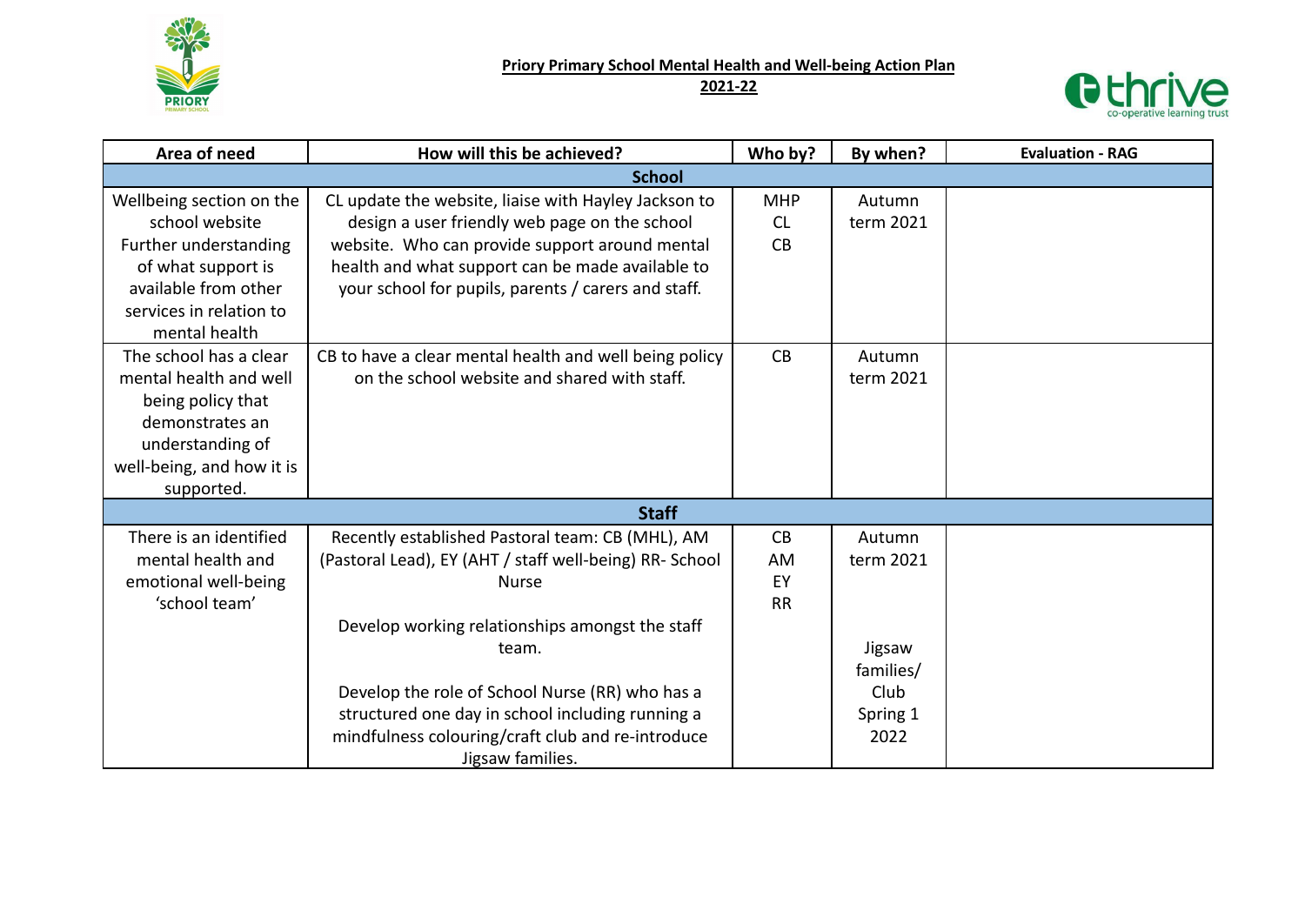

## **Priory Primary School Mental Health and Well-being Action Plan**

**2021-22**

| The school has examples  | ELSA awareness and ELSA resources shared with staff | CB         | <b>Staff CPD</b> |  |  |  |  |  |
|--------------------------|-----------------------------------------------------|------------|------------------|--|--|--|--|--|
| of planned and           | as requested by staff                               | AM         | Spring 1         |  |  |  |  |  |
| structured intervention  |                                                     |            | 2022             |  |  |  |  |  |
| work to address the      |                                                     |            |                  |  |  |  |  |  |
| issues of identified     |                                                     |            |                  |  |  |  |  |  |
| children/young people    |                                                     |            |                  |  |  |  |  |  |
| All staff have a clear   | CB (SLT) new to Mental Health Lead role and to      | CB         | Commence         |  |  |  |  |  |
| understanding of         | develop her role further she has enrolled on the    |            | Nov 2021         |  |  |  |  |  |
| resilience and their own | 'Beginners Mental Health Leads course' at Leeds     |            |                  |  |  |  |  |  |
| role in promoting this.  | Beckitt University-commencing Nov 2021.             |            |                  |  |  |  |  |  |
| Staff have the           | NHS MHP starting in January 2022 at Priory.         | CB         | Jan 2022         |  |  |  |  |  |
| opportunities and        | Investigate staff training for mental health and    | <b>MHP</b> |                  |  |  |  |  |  |
| platforms to investigate | well-being training                                 |            |                  |  |  |  |  |  |
| and request additional   |                                                     |            |                  |  |  |  |  |  |
| emotional well-being     |                                                     |            |                  |  |  |  |  |  |
| training and are         |                                                     |            |                  |  |  |  |  |  |
| encouraged to use these  |                                                     |            |                  |  |  |  |  |  |
| The school can           | All staff to complete TES Develop course-           | CB         | Spring 2         |  |  |  |  |  |
| demonstrate effective    | Bereavement and Loss CPD training.                  | All staff  | 2022             |  |  |  |  |  |
| use of additional        |                                                     |            |                  |  |  |  |  |  |
| support e.g.             |                                                     |            |                  |  |  |  |  |  |
| bereavement, social      |                                                     |            |                  |  |  |  |  |  |
| care.                    |                                                     |            |                  |  |  |  |  |  |
| <b>Parents</b>           |                                                     |            |                  |  |  |  |  |  |
| Parents/carers know      | NHS MHP starting in January 2022 at Priory.         | CB         | Jan 2022         |  |  |  |  |  |
| who to approach if they  | Investigate parent training for mental health and   | <b>MHP</b> |                  |  |  |  |  |  |
| have concerns or         | well-being training                                 |            |                  |  |  |  |  |  |
| information regarding    |                                                     |            |                  |  |  |  |  |  |
| their child's emotional  |                                                     |            |                  |  |  |  |  |  |
| health, mental health or |                                                     |            |                  |  |  |  |  |  |
| behaviour.               |                                                     |            |                  |  |  |  |  |  |